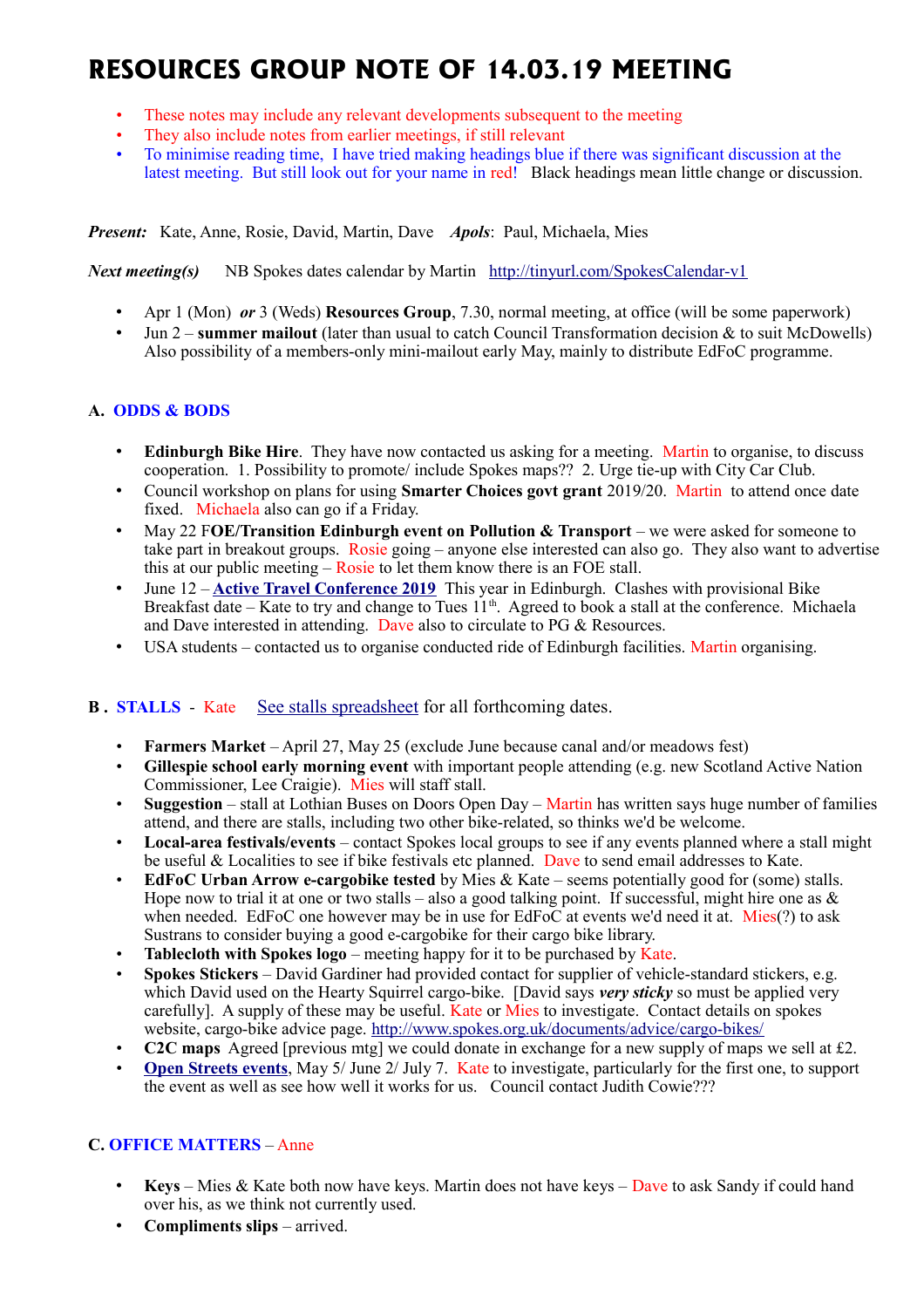## • **Factsheets**

- **Workplace Cycling** Low on stocks. David to update its date and any other changes needed, then Dave to arrange printing.
- **Tenements**  high priority as high demand at stalls. David Gardiner doing artwork, Kate checked existing factsheet for updates/suggestions. Dave did suggested outline, with suggestions from Goff/Judy/Martin. DG has done early draft – Dave to edit then arrange to meet him to discuss main areas & layout of content – anyone else welcome (possibly Kate and Goff)
- **Family cycling** less urgent, so postpone till after tenements. May combine the 2 family factsheets.
- **40th anniversary group photo** Dave has made numbered chart and corresponding numbered photo, to be mounted in a second frame next to Bryce main photo. The chart and numbered photo are both A4 width in landscape. Anne to investigate framing (and/or ask Judy). Dave to tweak the chart layout slightly before it is printed, and send it and other previous info to Anne. A framer recommended by Leo (Dave's son) for reasonable price and good quality is [www.edinburgharts.com](http://www.edinburgharts.com/) but Anne may have other framer knowledge.

## **D. SPOKES PUBLIC MEETINGS** [twitter hashtag #SpokesMtg] Organiser Martin.

- **2019** Weds 20 March **Climate, Transport & Cycling**. This is appropriate time as the Climate Bill is in the Scottish Parliament at a useful stage and comes just after the big schools climate strike. S*peakers...*
	- **Dave Gorman** [Head of Ed Uni Social Responsibility and Sustainability Dept) W*hat Ed Uni is doing*
	- **Claudia Beamish MSP** [Co-convener of Scot Parlimanent cross-party group on cycling etc, and Labour spokesperson on Climate] - *Parliamentary perspective*
	- **Caroline Rance** [FOE Climate Bill campaigner] *The Climate Bill and actions around it*

◦ **Alex Luetchford** [2050 Climate Group board member] CTC - *the young persons' perspective*

*Panel QA.- to introduce and chair the panel discussion, and sum up the meeting.*

- **Elizabeth Bomberg** [Prof of Environmental Politics, Ed Uni]
- Premises Ed Uni. Martin checking on technology, refreshments, etc, etc. Also offering **stalls** to relevant groups – acceptances from 2050 group, FridaysForFuture, FOE+SCCS, Ed Uni Sustainability.
- Helpers needed for stall, membership stall, and generally assisting people. Ed Uni doing refreshments.
- **Inverness VeloCity cafe** doing [a live stream event](http://velocitylove.co.uk/whatson/spokeslothian) for their customers Dave to tweet/website this.
- **Leafleting to advertise meeting** March 6 Ed Uni Chaplaincy public meeting, Mies and Dave; Mar 13 a.m. Conference at Dynamic Earth – Michaela; Mar 15 Schools Climate Strike, Mies.
- **June 13 (Thurs)** [during EdFoC] **City Centre Transformation** Speaker Daisy agreed. Good time for this topic as the report of detailed concrete Transformation proposals will go to May Transport Cttee, so this is an ideal time to discuss and influence the outcome.

## • **Autumn meeting**

◦ **New developments in cycling as city transport** (title?) - *Ideas*... 1. Richard Armitage (Spokes member & head of EU Cycle Logistics Federation) – Dave to reply to his email and put him in touch with Martin. 2. Speaker from Bike Share to say how it is going and get feedback. 3. speaker from Council on their cargo-bike investigations/plans. 4. CycleHoop, Edinburg bike storage contractor.

## • **Future ideas**

- **Cycling Champion role** Manchester, Chris Boardman? Martin to investigate inviting him for any of the 3 meetings next year. Could also invite Lee Craigie, also the Council champion (if in existence) and perhaps 'individual champions' such as Henry W or Graham H.
- **Local action** invite local spokes groups and individuals [e.g as in [Spokes 133,](http://www.spokes.org.uk/wp-content/uploads/2019/02/pall-at-95.pdf) page 7].
- **Cycling & Health** (NB we had this topic in June 2016). New developments 1. Adrian Davis, new professor of transport & health at Napier (first in the world?) 2. Faculty of Public Health launches Scottish initiative on transport, with Transform Scotland.
- **Public Meeting organiser** Martin would like an understudy. Dave to put in next member circular.

## **E. OTHER SPOKES EVENTS**

- **EdFoC, June 6-16** Agreed to sponsor EdFoC as in last few years £500, in exchange for recognition in the programme and 900 copies of the programme for May mailout (but see Next Meetings on page 1).
	- Call for events … closing date to get in printed programme is **Fri 15 March**. 1. public meeting (above) 2. bike breakfast; 3. Family cycle ride, Michaela & Martin to organise and book with EdFoC.
- **Bike Breakfast** Kate organising with Mies backup. Hope to change from W12 to Tu 11 (see A above).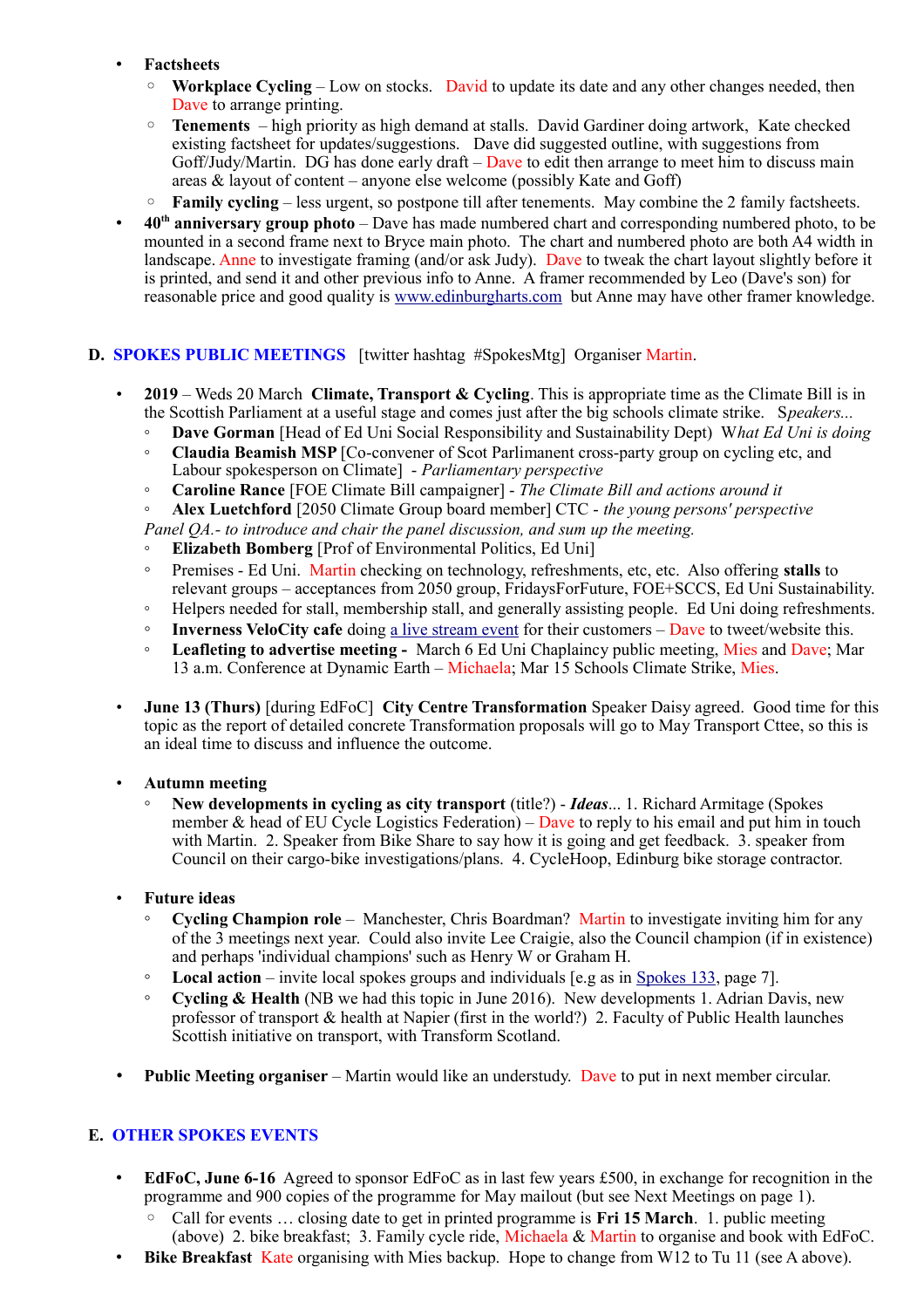# **F. CARGO-BIKE PROJECT -** [Spreadsheet](https://drive.google.com/drive/folders/1BuWIrWRXwrDyFuw-nDA8n9ms37oAeKwH)

- Rosie has set up the above spreadsheet and will do basic follow-up/reminders to bodies receiving grants or applying, and ensure grantees follow the rules, e.g. photo(s), logo on bike and brief report.
- Conditions for our grants - [www.spokes.org.uk/documents/papers-documents/cargo-bikes.](http://www.spokes.org.uk/documents/papers-documents/cargo-bikes)
- Food-sharing coop cargo bike report received, now on website
- Andrew Thin trust  $\text{\pounds}5000$  donation to expand cargo bike project. Agreed to up our community groups grant and also try a discount for families purchasing a cargo bike. Dave to discuss details with Paul (who suggested the latter idea and is treasurer). Then will publicise revised system once operational.

## **G. OTHER FINANCE ISSUES**

- **Spokes cash surplus, possible uses** (noting that we do not have to use it unless genuinely a worthwhile use of the *cash* and does not require *time* which would be more valuable in other/ existing uses)...
	- **Cargo-bike policy** increase grant (but see F above)
	- **Maps** (H below) a central element of Spokes, but Tim (and David L??) now retired. Should we put more cash in, perhaps to support a coordinator, in addition to the usual costs of artwork/printing?
	- Other groups contact other voluntary groups such as Bikes for Refugees or Bike Stn, to see if they have ideas which are on hold due to lack of cash, and which we feel worth supporting
	- **Communications/publicity** developments
	- **Supermarkets** (L below) offer a small sum towards a pilot bike parking project
	- **Website redesign** Rosie fixing meeting with Stuart Threlfall (deals with our website hosting) and Martin, then prepare draft proposal for Resources Group. Needs to be easily maintainable by Spokes and preserve existing material and links (many documents link to the site, as does Ed Council).

## **H. SPOKES LOCAL GROUPS**

• **Spokes Local Groups** Spokes Porty & South Ed Safe Cycling both happy with our groups document, so will count as spokes groups. Both have also sent minutes of recent meetings.

## **J. SPOKES MAPS**

- **Map Group** Risk of maps group stagnating, with Tim (& David L?) retiring. David G may be interested in artwork, but still need coordination for new maps. Dave outlined dilemma in Spokesworker, emailed to all members – await replies if any, then probable meeting of maps group, including any new volunteers. Possibility of some payment should perhaps be considered (F above).
- **Maps status**
	- **Edinburgh** (2016) Future big problems about what base map to use. Joe said Ed Uni social history map (MESH) may be an option – Joe contacted David Langworth of maps group. Also, former spokes member Nick McWilliam, OpenStreets specialist, keen to discuss if that can be used as base.
	- **Midlothian** (2015) Now our oldest map, and only map on traditional paper. Are stocks running low in the maps store? Someone to check – Anne?
	- **Glasgow 3rd edition** (2016) developed by Spokes & Go-Bike, 12500 copies paid for by council, free (on ordinary paper) from Glasgow Council, but now exhausted. Mies spoke to Glasgow Transport convenor, Cllr Anna Richardson, who would like new edition. Ian says map side is held by XYZ who could easily update it, and David the front. Ian to draw up draft letter to Cllr Richardson suggesting meeting with her, David and anyone else relevant (+ someone from GoBike, Ian suggests Andy Preece)
- **Attacat** computing company volunteers offered to set up 'professional' map-sales site; free to us for first year then we have to pay software license £30 per month. Would do sales to shops/bulk as well as individuals. [Note that online map sales to individuals already available via EBC  $\&$  Sustrans – direct links on Spokes maps page – but we don't pro-actively market bulk sales to businesses or even to bike shops]. Rosie has sent holding reply – may be used if/when we are guaranteed to be producing new maps.
- **Shops sales initiative** Paul had suggested we write to all bike shops not stocking it, with free sample map and order form. Maps group had agreed. Also Dave had asked our mailout delivery volunteers to ask at shops when dropping in the envelopes  $-2$  or 3 shops stocked as a result of this.
- **Surplus old maps** Surplus in **map store** now largely distributed. Surplus in **office** Dave to contact schools via council contacts (each council) and/or tweeting.
- **Maps history**. Now have archive copies at least one of all Edinburgh and Lothians maps. Martin scanned all covers. Ian and Tim producing documents on map history, Dave to add pictures then go to website.